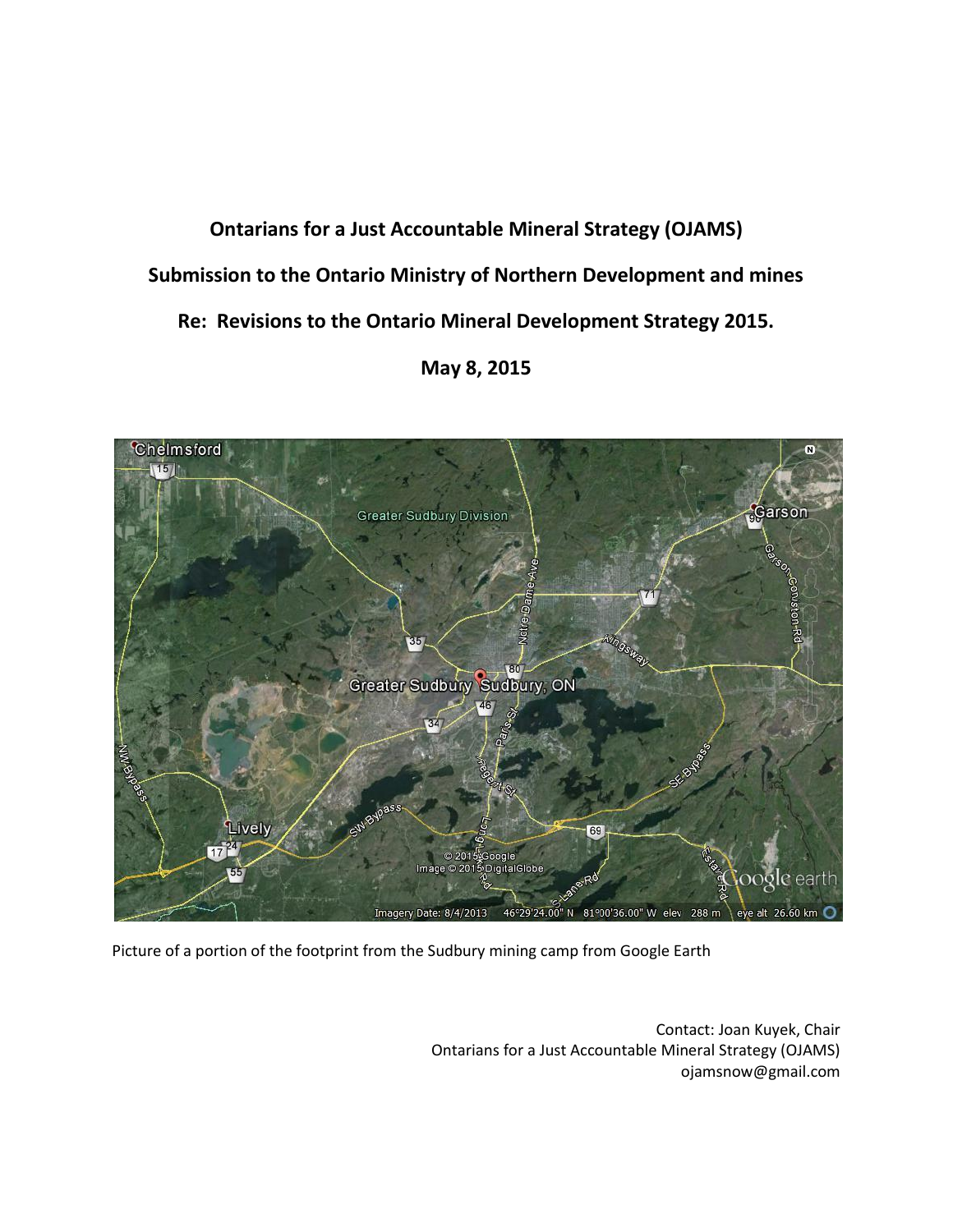Thank you for the opportunity to comment on the proposed 2015 Ontario Mineral Development Strategy. We would be happy to discuss any of the matters raised in this paper with the Ministry.

Ontarians for a Just Accountable Mining Strategy (OJAMS) is made of people from diverse communities and interests in Ontario that want to see a mineral strategy that

- Sustains the environment and the resources for future generations,
- Protects the public from the risks associated with mining, smelting and refining,
- Heals the damage already caused by the industry
- Captures a fair share of the revenues generated by the industry for Ontarians and First Nations, and
- Respects the rights of First Nations to free, prior, informed consent to development on their lands

Ontarians for a Just Accountable Mineral Strategy has sprung from our outrage that, despite more than ten years of broadly-based advocacy, despite reports from the Auditor-General and the Environmental Commissioner of Ontario supporting the need for change, the new proposals for a Mineral Development Strategy for Ontario are worse than they were in 2006. We hope the following submission will be helpful to the Ministry in shaping the final document.

Our submission is organized as follows:

## <span id="page-1-0"></span>**Reframing the discussion about mineral strategy in Ontario**

During the past decade, there has been a major organized outcry from the general public, communities and First Nations in Ontario about the over-whelming power of the mining industry in Ontario to trump treaty obligations to First Nations, to over-ride the protection of water and land, non-extractive forms of economic development and the needs of communities to determine their own future. Inadequate closure plans and reclamation bonding, tax regimes that unfairly advantaged the mining industry and lack of any kind of real economic return from the mining industry to First Nations and municipalities have also been big issues.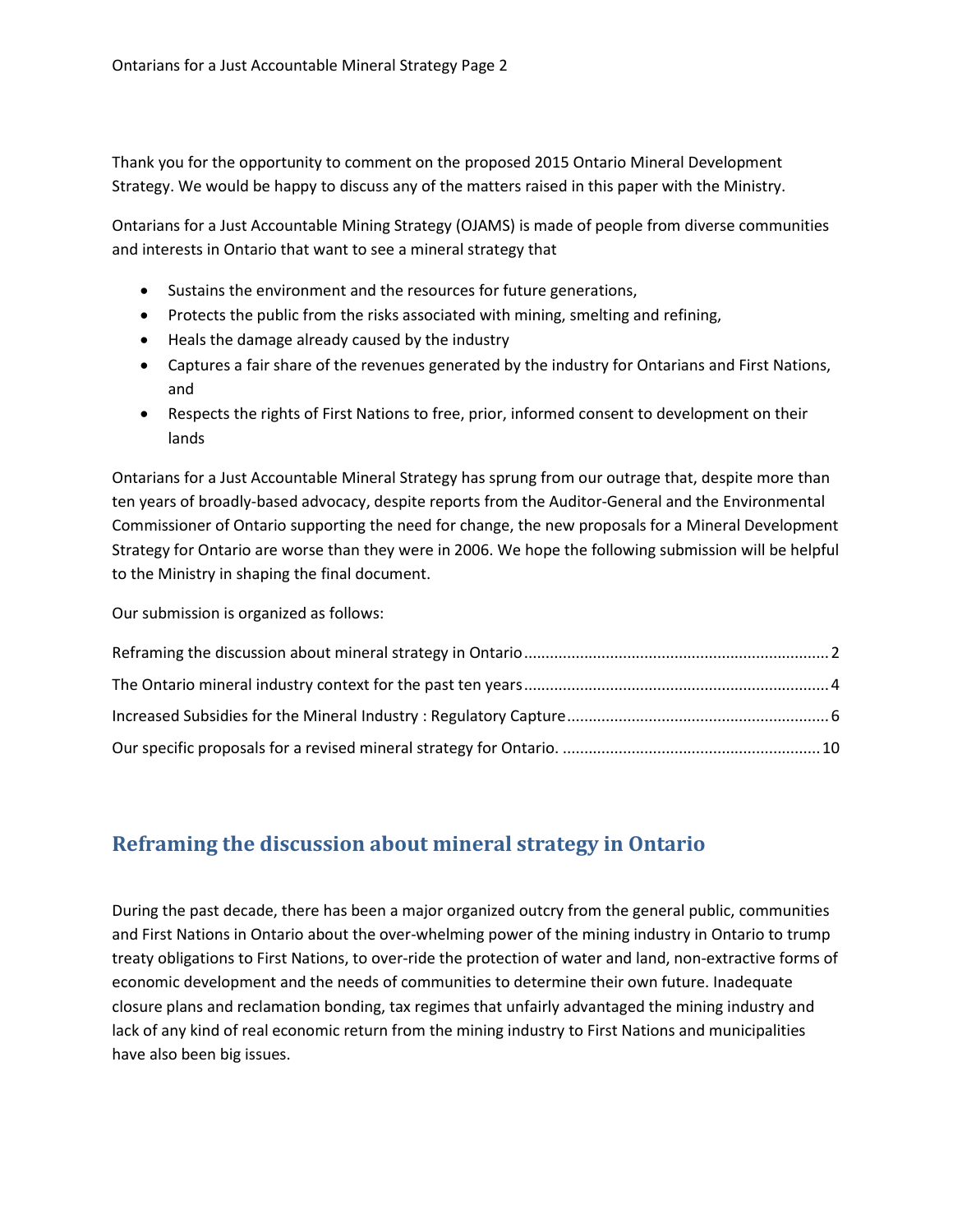We all want stable economies that heal the environment and do not pollute the waters, land and air. We want long-term work for their children and their grandchildren. We want livelihoods that sustain the planet and communities. Mining cannot be the answer. It is a short-term, waste management industry with long-term consequences. It is not sustainable; it depletes the very resources it depends on.

The commodity price, the exchange rate and interest rates are key variables for the minerals industry and are largely out of their control. So are markets for minerals and exploration, development and operating costs.

Despite the risky nature of this industry, Ontario has enabled an economy in which many people in Ontario depend on mining and its associated business generation for a living. If mining collapses, so do our jobs and hopes. Government's single-minded focus on this boom and bust industry, which exists by depleting the very resources and environment on which it depends , gambles with all our lives.

The 2015 Ontario government proposals<sup>1</sup> and the Progress Report ignore the perpetual volatility of the mining industry, and ignore solutions consistently proposed by the public and First Nations that would protect Ontarians from the environmental, social and cultural consequences of relying on an unsustainable industry.

The government "discussion paper" is all about expanding mineral investment in Ontario, increasing government investment in R&D, ensuring that regulations are "efficient and cost-effective", and increasing northern infrastructure (especially transportation and lower hydro rates). The "Progress Report<sup>2</sup>" brags about tax cuts of almost \$20 billion to benefit business in Ontario (which has resulted in "austerity" for the rest of us).

"Consultation" with Aboriginal governments and their political organizations has to include recognition of the need for their Prior Informed Consent before claim staking can take place, and needs to be reestablished at each stage of mining exploration and development.<sup>3</sup> First Nations mining policies must be respected. The ability of Aboriginal governments to undertake technical reviews occasioned by industry demands for access should be fully funded by the industry group making that request.

"The protection of ecological and economic sustainability (in settler and Aboriginal areas of the province) needs to trump the right to mine. The Ministry says it does not have discretion to withhold permits or to refuse to grant claims even when First Nations do not want the claim to be staked or the permit issued, or even to those who cannot be trusted to mine responsibly (those who have abandoned mines, been the perpetrator of a serious environmental or labour code infringement, or been delisted for cause from a stock exchange). A 2012 Yukon case<sup>4</sup> makes it clear that governments can change the

 $\overline{a}$ 

<sup>&</sup>lt;sup>1</sup> Ontario. A Discussion Paper on Renewing Ontario's Mineral Development Strategy. OMNDM 10/03/2015

<sup>&</sup>lt;sup>2</sup> Ontario's Mineral Development Strategy Progress Report March 2015, page 3.

<sup>3</sup> *Tsilhqot'in Nation v. British Columbia*, 2014 SCC 44 (the *William* case) [http://scc-csc.lexum.com/scc-csc/scc](http://scc-csc.lexum.com/scc-csc/scc-csc/en/item/14246/index.do)[csc/en/item/14246/index.do](http://scc-csc.lexum.com/scc-csc/scc-csc/en/item/14246/index.do)

<sup>4</sup> *Ross River Dena Council v. Government of Yukon*, 2012 YKCA 14 (CanLII) <http://www.canlii.org/en/yk/ykca/doc/2012/2012ykca14/2012ykca14.html>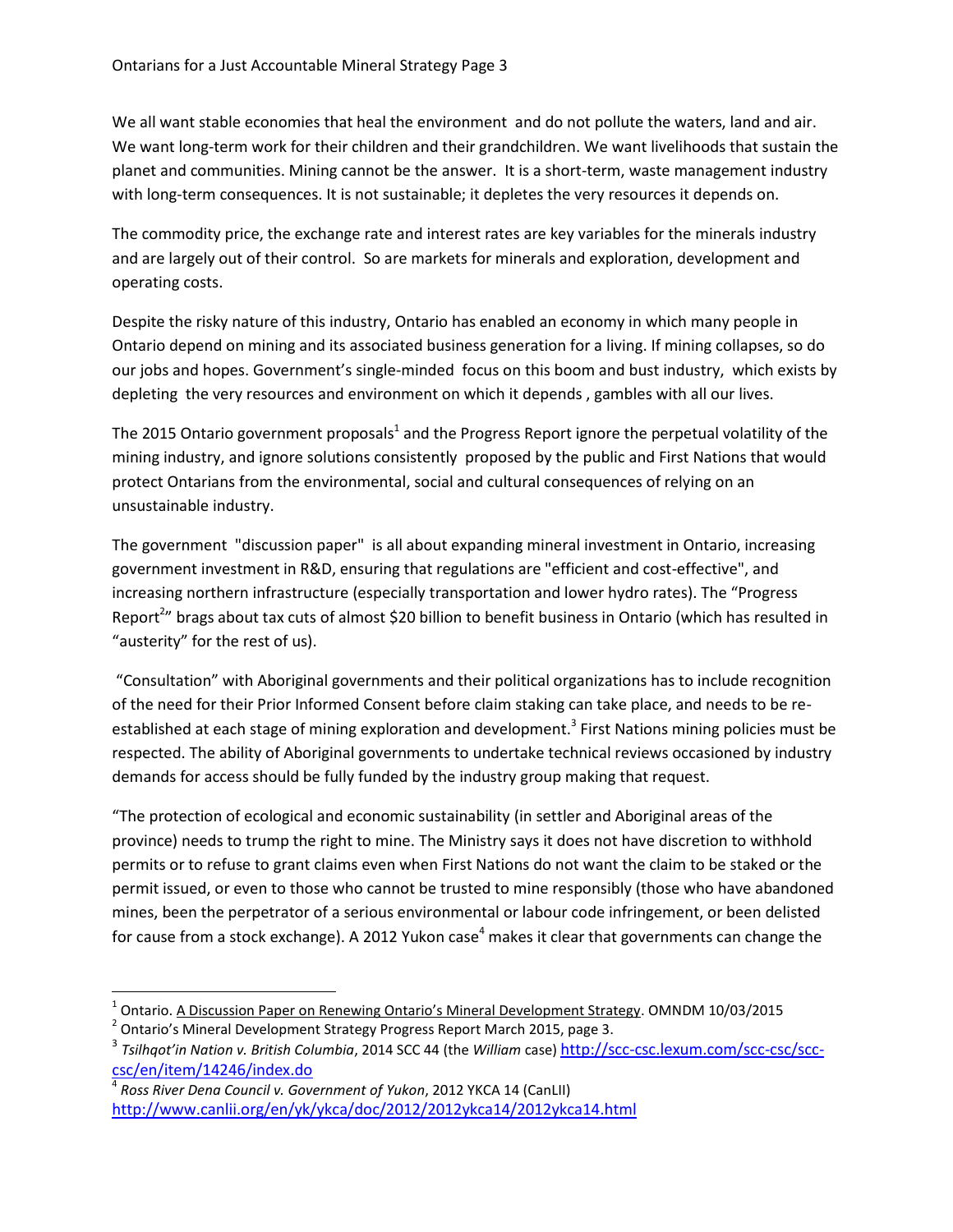mine claims regime. We want government to reassert its responsibility to all of us, block claim staking that is not in the public interest, and get First Nation consent before claims are staked or renewed."<sup>5</sup>

We need a "value for money" audit of the industry<sup>6</sup>, that ensures it is paying its way and not trapping Ontarians into dependency on an unstable, uncertain industry that does not even pay its way.

It is time to reframe the discussion and base the Ontario Mineral Development Strategy on what the public and First Nations have been demanding for the past decade.

## <span id="page-3-0"></span>**The Ontario mineral industry context for the past ten years**

The past ten years of mining in Ontario has seen a repeat of the boom- bust cycle common to mining and mineral production. 2005 saw Ontario at the beginning of an unprecedented boom in exploration and new mine development that had started in 2003. Spurred by tremendous industrial growth in the "BRIC" countries: Brazil, China, India and Russia and by war in the Middle East, the markets for metals appeared to be in a "super-cycle". The boom was enhanced by the reckless use of derivatives and other investment incentives to get a share of the exploration plays.

By 2008, copper, nickel, uranium and gold prices were at an all time high and investors widely expected the "super-cycle" to continue indefinitely. Costs of mining had increased to match commodity prices; skilled labour and supplies for mills and mines were in scarce supply.

As the US economy has staggered, so too the Canadian dollar has gone from 1.22 to the US dollar in 2005, back to that rate in 2015, but in between the rate was reversed reaching a record low of 0.92 in November of 2007 and, after August 2011, rising steadily to 2005 levels.

Our mining and minerals production is at the mercy of commodity prices, financial markets and the exchange rate; the province and the industry are constantly gambling to keep the industry afloat in bad times and to enrich and stimulate it further in the good times. For example, the risk statements in company filings like Goldcorp's state:

*Gold, silver, copper, lead and zinc prices fluctuate widely and are affected by numerous factors beyond Goldcorp's control, such as the sale or purchase of metals by various central banks and financial institutions, interest rates, exchange rates, inflation or deflation, fluctuation in the value of the United States dollar and foreign currencies, global and regional supply and demand, and the political and economic conditions of major metals-producing and metals-consuming countries throughout the world. The prices of gold, silver, copper, lead and zinc have fluctuated widely in* 

 $\overline{a}$ 

<sup>&</sup>lt;sup>5</sup> MiningWatch Canada, Open letter to the Auditor-General. Available from

[http://www.miningwatch.ca/article/ontario-urgently-needs-comprehensive-value-money-cost-benefit-analysis](http://www.miningwatch.ca/article/ontario-urgently-needs-comprehensive-value-money-cost-benefit-analysis-mining)[mining](http://www.miningwatch.ca/article/ontario-urgently-needs-comprehensive-value-money-cost-benefit-analysis-mining)

 $^6$  ibid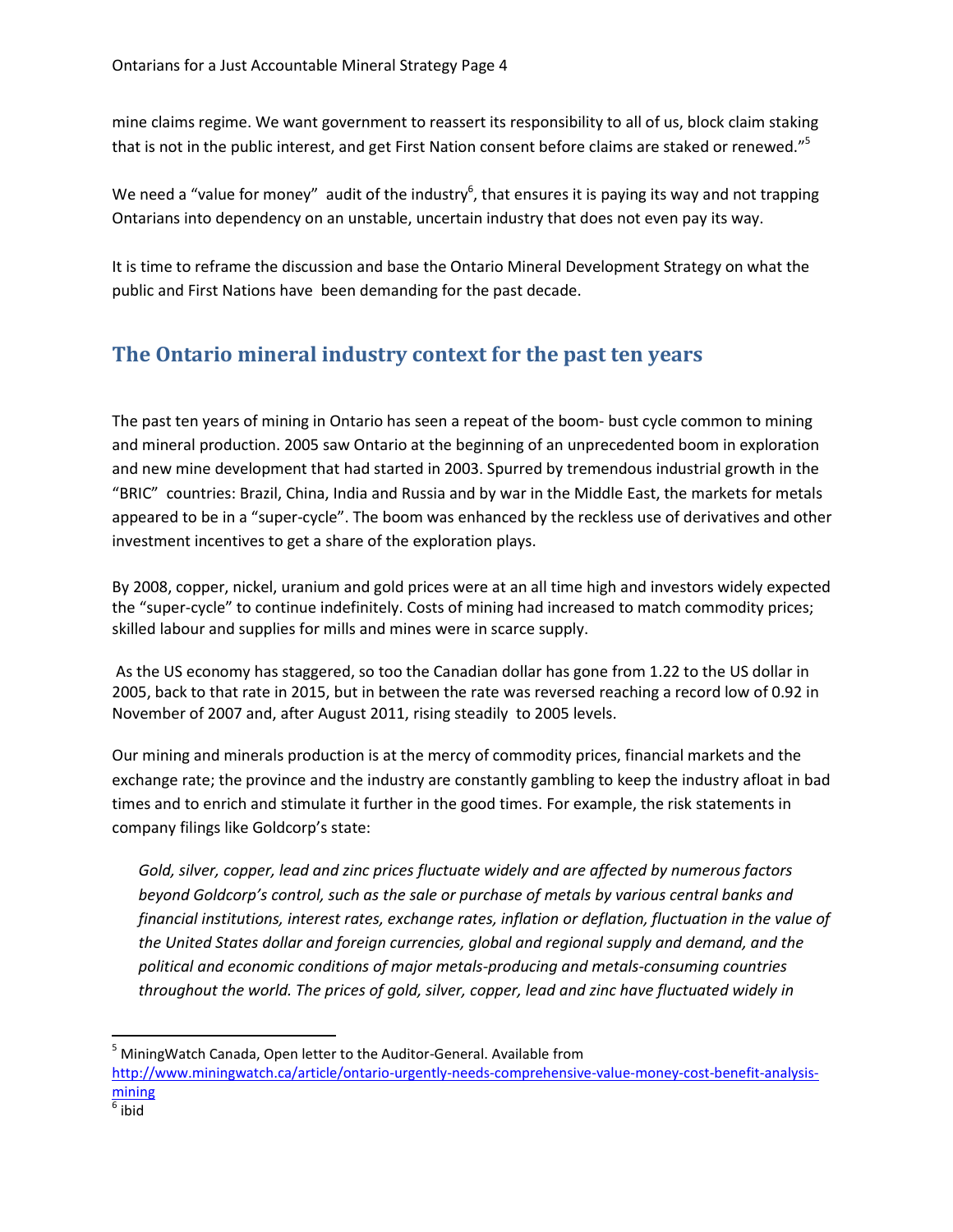*recent years, and future price declines could cause continued development of and commercial production from Goldcorp's properties to be uneconomic. Depending on the price of gold, silver, copper, lead and zinc, cash flow from mining operations may not be sufficient and Goldcorp could be forced to discontinue production and may lose its interest in, or may be forced to sell, some of its properties. Future production from Goldcorp's mining properties is dependent on gold, silver, copper, lead and zinc prices that are adequate to make these properties economically viable." <sup>7</sup>*

The 2005 - 2015 period has also see a dizzying change in ownership of our key mining companies. INCO became a private subsidiary of CVRD (Vale), a Brazilian company. Falconbridge became a private subsidiary of Xstrata – a Swiss company and then was sold to Xstrata's major shareholder, Glencore. The budding diamond industry is owned by DeBeers Canada, a private subsidiary of the DeBeers Group of Companies (also private). Goldcorp (with a long history at Red Lake in northern Ontario) bought the Placer Dome properties in Ontario from Barrick Gold, and then merged with Glamis Gold in 2006 to take over their properties overseas. Goldcorp's operations in Ontario include Red Lake Mines, the Porcupine Mine and the Musselwhite Mine. Barrick retained its interest in the Hemlo Camp.

Since 2006, 19 mines have closed in Ontario and 24 new mines have opened. We now have 43 mines in Ontario. This has resulted in an expansion of the mine and waste footprint in the old mining camps, even as some waste was reprocessed to extract the remaining minerals. New provincial "Good Samaritan" law that exempted exploration companies and mines from liability for old damage encouraged this activity.

As commodity prices went up, new mines were opened at old mine sites, both underground and open pit. There is now a new open pit being built in the heart of Timmins, where the Hollinger underground mine used to be. The Nickel Rim South Mine and the Totten Mine are new mines at old mine sites. All these mines have waste products: tailings, waste rock and sludge, that will have to be stored and monitored in perpetuity.

The past ten years also saw exponential growth and then decline for junior mining companies in Ontario, and in the investment dealers, brokers and lawyers that work with them. By 2015, the entire junior mining sector is on life support. Writes the Financial Post:

*" In 2007 alone, Toronto-listed miners completed 577 deals that raised close to \$15-billion, according to Financial Post data. A whopping 416 of those financings were for exploration companies on the TSX Venture exchange. By comparison, there were 61 financings by miners on the junior exchange in 2013 "Very few of these companies can raise capital. Since the start of 2013, miners on the TSX Venture have raised \$660-million, Financial Post data shows. In the peak year of 2007, they raised \$4.3-billion. Not surprisingly, the boutique investment banks that made so much money servicing these firms in the boom years are now chopping staff or closing down entirely."* <sup>8</sup>

l

 $^7$  Goldcorp Annual Information Return 2015, page 96

<sup>&</sup>lt;sup>8</sup> <http://business.financialpost.com/news/mining/why-canadas-junior-mining-sector-is-going-to-pot-literally>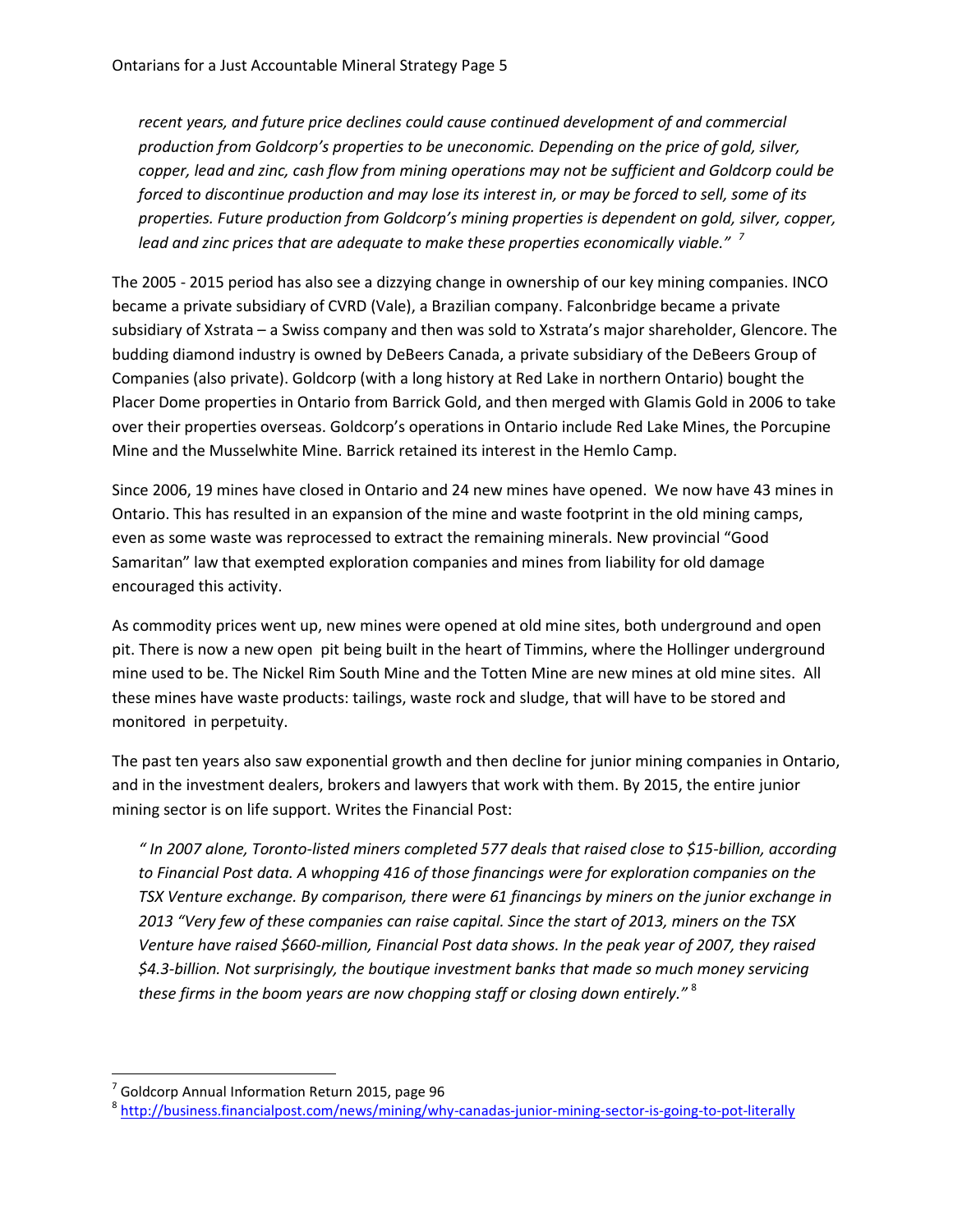In Ontario in 2014, 27,000 people were employed directly and another 50,000 indirectly in the fabrication and processing of minerals (including pits and quarries) ; the mining equipment and services sector employs more than 25,000 $^9$ . The industry claims that 256,000 people are employed in Ontario's mineral cluster (operating mines, corporate offices, mining supplies & services, legal, financial, engineering, environmental consulting)<sup>10</sup>, although these figures are speculative, they are still disturbing.

Ontario has enabled an economy in which too many people in Ontario depend on mining and its associated business generation for a living. If mining collapses, so do our jobs, our tax base and our hopes. Alberta is currently facing of the consequences of a single-minded focus on a boom and bust extractive industry. Ontario is doing the same thing with minerals. This dependence, which exists by depleting the very resources and environment on which it depends , gambles with all our lives.

# <span id="page-5-0"></span>**Increased Subsidies for the Mineral Industry : Regulatory Capture**

While the boom was happening, mining companies and the investment and banking sector that depends on them, used their power to continue to wring every subsidy and advantage it could from the Ontario and federal governments.

The Ten Year Progress Report from OMNDM touts almost \$20billion in tax cuts to benefit industry on an annual basis as well as stating that the industry was worth \$11billion in the same year.

The actual investment that Ontarians make in the mining industry cannot be determined without a full cost accounting "Value for Money" audit by the Auditor-General, such as MiningWatch Canada has requested<sup>11</sup>. We do however know that, over the past ten years, the mining industry won the measures listed below from the Ontario government . The list is not exhaustive.

• The "marginal effective tax and royalty rates" METRR - what the industry actually pays - as opposed to what the law appears to require- shrunk by half from 2001 to 2013, to less than  $2\%$ <sup>12</sup> This pitiful rate is less than any other sector in this province and the second lowest mining tax rate in Canada.

 $\overline{\phantom{a}}$ <sup>9</sup> http://www.oma.on.ca/en/ontariomining/facts\_figures.asp

 $10$  ibid

 $11$  MiningWatch Canada, Open letter to the Auditor-General. Available from [http://www.miningwatch.ca/article/ontario-urgently-needs-comprehensive-value-money-cost-benefit-analysis](http://www.miningwatch.ca/article/ontario-urgently-needs-comprehensive-value-money-cost-benefit-analysis-mining)[mining](http://www.miningwatch.ca/article/ontario-urgently-needs-comprehensive-value-money-cost-benefit-analysis-mining)

<sup>12</sup> Chen, Duanjie, and Jack Mintz. "Repairing Canada's Mining-Tax System to Be Less Distorting and Complex." *SPP Research Paper* 6-18 (2013a). And Chen, Duanjie, and Jack Mintz. " Marginal Effective Tax and Royalty Rates (METRRS) For The Mining Industry After 2013 Budget Changes are Fully Implemented." *SPP Research Paper* 6-18 (2013b).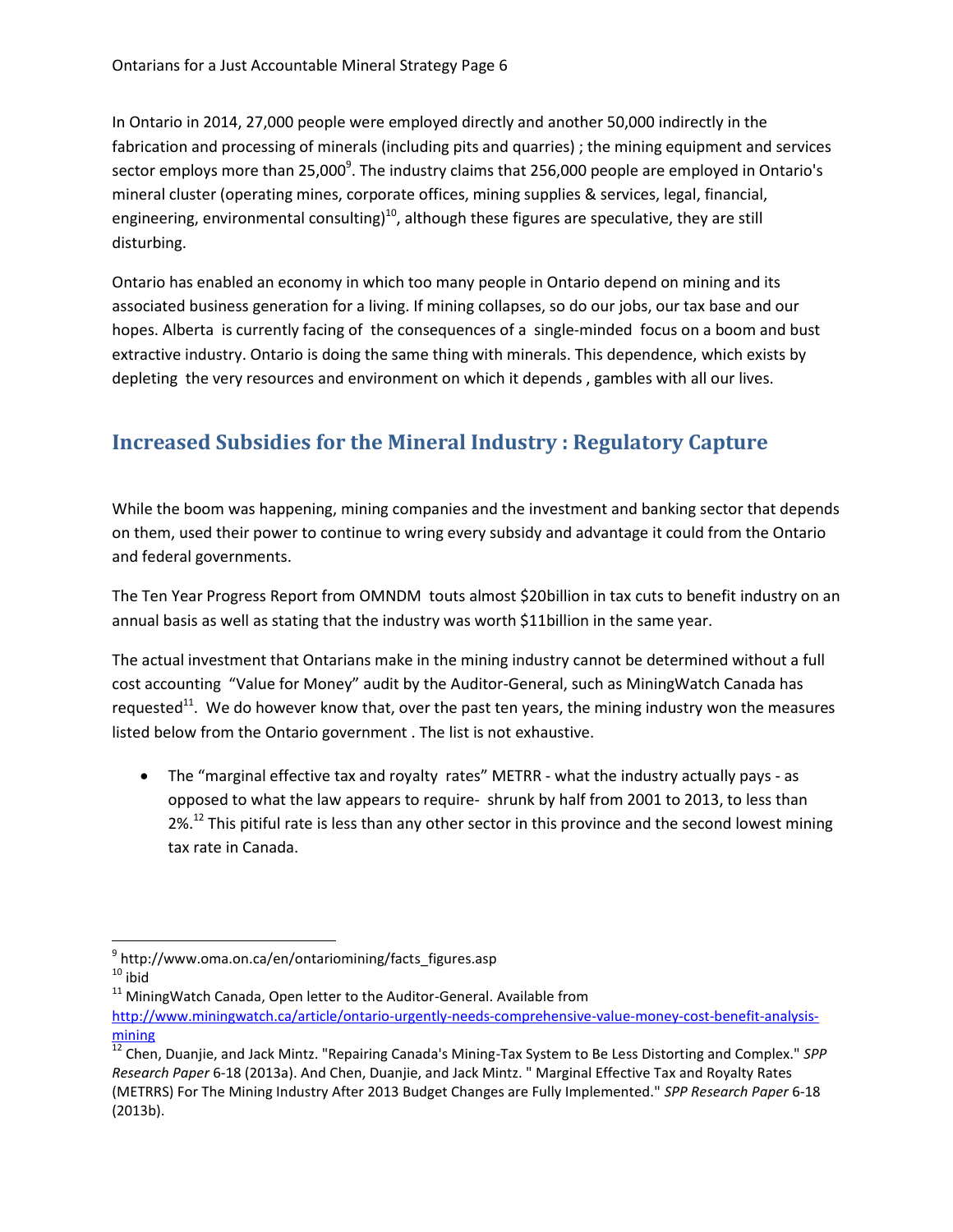- A diamond royalty was brought in to get tax dollars from Ontario's only diamond mine, but it was designed so that DeBeers paid nothing in taxes (at least until 2012, we do not have figures after that). This was possible because of remote mine tax holidays and accounting practices that enable companies to minimize their taxable earnings.<sup>13</sup>
- Withdrawals of land and changes to the Mining Act managed to quiet angry surface rights owners in southern Ontario who wanted an end to Free Entry, while leaving the Minister with discretion to reverse the mineral withdrawals in the future. Northern surface rights holders do not have even this protection.
- Settled key disputes between First Nations and exploration companies by withdrawing land from staking and then paying compensation to the companies (Platinex- \$5 million)<sup>14</sup>, God's Lake Resources (\$3.5 million<sup>15</sup>).
- Ignored the demands of First Nations for Free Prior Informed Consent before exploration could take place and instead effected a new requirement in the revised Mining Act for exploration permits that would have to carry out "consultation" with First Nations. This does nothing to enshrine the right to say "no" , and has pleased no one. The province has been arguing that they have no discretion to refuse a mining claim or lease. A recent Yukon case<sup>16</sup> challenges this assertion. First Nations assert the right to say" no" before the claim is staked.
- Enacted a Class Environmental Assessment (EA) for mining that continues to exempt the granting or sale of mine claims and leases, even though the Environmental Assessment Act in Ontario requires that projects that require a provincial permit to proceed should have an EA. Ontario remains the only province with no EA for large mines. This has been sharply criticized by the Environmental Commissioner and other players. Voluntary agreements by companies to undergo a provincial EA while the federal one is carried out can be seen for what it is: a smoke screen for the lack of EA and way to facilitate provincial permitting<sup>17</sup>
- There remain over 5000 abandoned mines that have not been remediated in Ontario, many of them hazardous to the public, some seriously so. Many have water covers like the Mount Polley Mine in BC. OMNDM does now have an interactive online map of abandoned mines  $^{18}$ in the

 $\overline{a}$ <sup>13</sup>http://www.ontario.ca/laws/regulation/070323

<sup>&</sup>lt;sup>13</sup> [http://news.ontario.ca/archive/en/2007/07/05/McGuinty-Government-Announces-MadeInOntario-Diamond-](http://news.ontario.ca/archive/en/2007/07/05/McGuinty-Government-Announces-MadeInOntario-Diamond-Royalty-System.html)[Royalty-System.html;](http://news.ontario.ca/archive/en/2007/07/05/McGuinty-Government-Announces-MadeInOntario-Diamond-Royalty-System.html) http://www.miningwatch.ca/es/node/6932<sup>13</sup>

<sup>&</sup>lt;sup>14</sup> [http://www.miningwatch.ca/publications/no-means-no-kitchenuhmaykoosib-inninuwug-and-fight-resource](http://www.miningwatch.ca/publications/no-means-no-kitchenuhmaykoosib-inninuwug-and-fight-resource-sovereignty)[sovereignty](http://www.miningwatch.ca/publications/no-means-no-kitchenuhmaykoosib-inninuwug-and-fight-resource-sovereignty)

<sup>15</sup> http://news.ontario.ca/mndmf/en/2012/03/ontario-reaches-agreement-with-gods-lake-resources.html <sup>16</sup> *Ross River Dena Council v. Government of Yukon*, 2012 YKCA 14 (CanLII)

http://www.canlii.org/en/yk/ykca/doc/2012/2012ykca14/2012ykca14.html

<sup>&</sup>lt;sup>17</sup> The Big Hole. December 31, 2014. http://www.miningwatch.ca/publications/big-hole-environmentalassessment-and-mining-ontario

<sup>&</sup>lt;sup>18</sup> <http://www.mndm.gov.on.ca/en/mines-and-minerals/applications/ogsearth/abandoned-mines>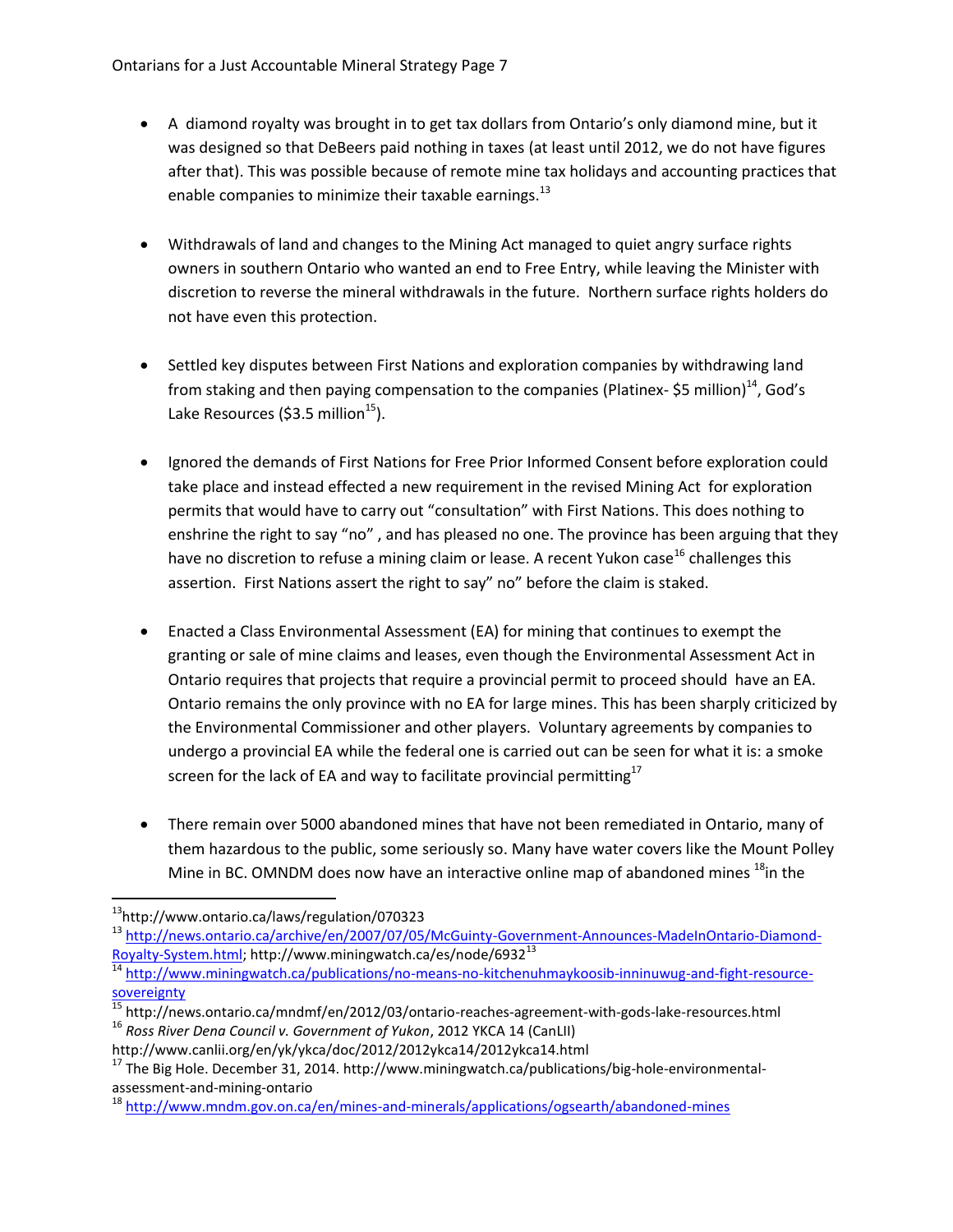province, in order to help mining companies identify potential places for re-mining or reprocessing.

- Despite a huge growth in the risk to taxpayers from operating and closed mines that are still operated by private owners, closure plans are still certified by the company and "filed" by the province. Information on financial assurance still allows companies with a B credit rating or higher to self- assure<sup>19</sup>. The amount of the financial assurance and the kind are not publicly disclosed. Almost all our operating mines are owned by subsidiaries of much larger transnational companies, and their reclamation bonds are only a line on their balance sheet, estimated by them, not reviewed by governments, and not guaranteed by the parent company. The amount of financial assurance is not readily available to the public and it remains to be seen if it can be accessed by Freedom of Information requests. We know that in 2006 Inco and Falconbridge thought that their properties in Sudbury and Timmins combined could be remediated for \$584 Million. Their footprint has substantially enlarged since then, and costs have more than doubled (even if one assumes their estimates are correct). Taxpayers in Ontario are unsecured creditors for these cleanups.<sup>20</sup>
- Attempts by mining affected people who are concerned about the toxic legacy of smelters and mines in Ontario have found that they get nowhere in trying to get restitution. The residents of Sudbury, Cobalt and Port Colborne have been unable to win when they take on the companies over contamination of their soils and waters, despite clear evidence that the lands and waters had been poisoned by years of industrial pollution. Faced with \$15 million risk assessments controlled by the companies and by expensive litigation, citizens give up.
- A new Northern Industrial Electricity Rate Program for industrial users saves Vale \$20 million annually and SINO \$13 million<sup>21</sup>. The company owner, Vale and Glencore are two of teh rishest companies on the planet.
- The mining industry has quietly managed to delay the Implementation of Phase 2 of the Permit to Take Water regulation under the OWRA. The Permit to Take Water Regulation was passed in 2007, and required large industrial users to pay \$\$3.71 for every million litres of water they consumed. The regulation was to be introduced in two phases with mining in Phase 2. Phase 2 has never been implemented, and mining companies still get free water.<sup>22</sup>
- Huge investments in employment, training, trade missions, research and development by the government to benefit the mining industry at a time when the industry was booming and could

l

<sup>&</sup>lt;sup>19</sup> Sections 15- 17 of Part VII of the Mining Act.

<sup>&</sup>lt;sup>20</sup> Auditor-General for Ontario 2005, Chapter 3.

 $21$  http://www.thesudburystar.com/2015/04/07/mining-firms-in-sudbury-benefit-from-energy-program

<sup>&</sup>lt;sup>22</sup> http://www.ontario.ca/environment-and-energy/water-taking-report-and-charges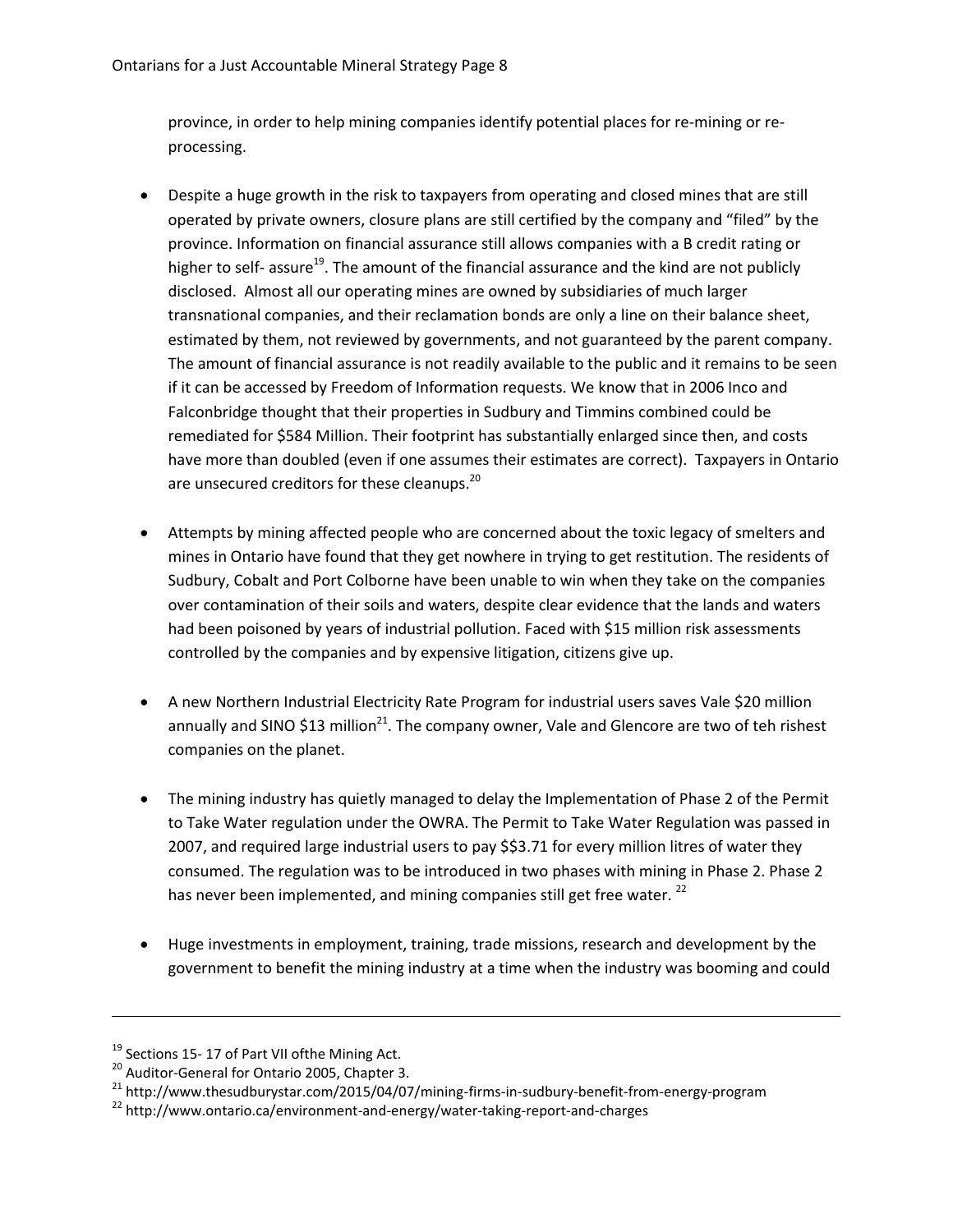well have paid for its own. Often these investments have been at the expense of other more sustainable programs.

- Consistent stone-walling by OMNDM and MNR of requests from the Environmental Commissioner of Onatrio to address petitions about environmental matters affecting mines. Ignoring recommendations for changes to mining-related policies from the ECO.<sup>23</sup>
- Despite having more mining companies trading on the TSX than at any other stock exchange in the world, the provincial securities regulator has identified serious problems with enforcing securities regulations against mining companies, but none of them have been penalized. A survey by the Ontario Securities Commission staff found only 20% of National Instrument 43- 101 reports filed by mining and exploration companies with the OSC are actually in compliance, while 40% are unacceptable. $24$
- The Ring of Fire bubble has extracted a promise of \$1 billion in infrastructure funding from the province. It has also consumed enormous amounts of staff time and investment in creating the Ring of Fire Development corporation and in trying to obtain the consent of First Nations to proceed with the development – all without a single pre-feasibility study or feasibility study that assesses the real value of the chromite resource or the costs of building a ferrochrome smelter. It has played on the dreams and hopes of impoverished and desperate First Nations for relief, and created enormous lost opportunities for other kinds of sustainable development. Cliffs sold its chromite assets to Noront in April for \$27.5 million.

#### **"Modernizing" the Mining Act**

 $\overline{\phantom{a}}$ 

During the past ten years there was also an on-going struggle in Ontario by First Nations and the public against the Free Entry approach to staking claims.

The Chief and five Councillors from Kitchenuhmaykoosib Inninuwug (KI) in northern Ontario and Robert Lovelace from the Ardoch Algonquin went to jail in 2008 for opposing mineral exploration on their traditional territories.<sup>25</sup> Twenty municipalities passed resolutions demanding changes to the Mining Act. A coalition of First Nations, community groups, environmental and social justice organizations came up with a suggested draft of key changes to bring the mining regime in Ontario into the 21<sup>st</sup> century in September 2008.<sup>26</sup> Both the judge who reviewed the sentencing of the KI Six and Ardoch Robert Lovelace and the Environmental Commissioner of Ontario called for changes to the "outdated Mining Act".

<http://www.miningwatch.ca/sites/www.miningwatch.ca/files/No%20Means%20No.pdf>

 $^{23}$  For example, petitions regarding Unimin dust and noise, lack of EA, in Ontario, concerns about the Ring of Fire.

<sup>24</sup> http://www.mineweb.com/archive/osc-survey-finds-40-of-canadian-ni-43-101-reports-unacceptable/ <sup>25</sup> Peerla, David, *No Means No,* which may be downloaded from

<sup>&</sup>lt;sup>26</sup> Ecojustice and Canadian Institute of Environmental Law and Policy. Balancing Needs Minimizing conflict: a proposal for a mining Modernization Act, 2008.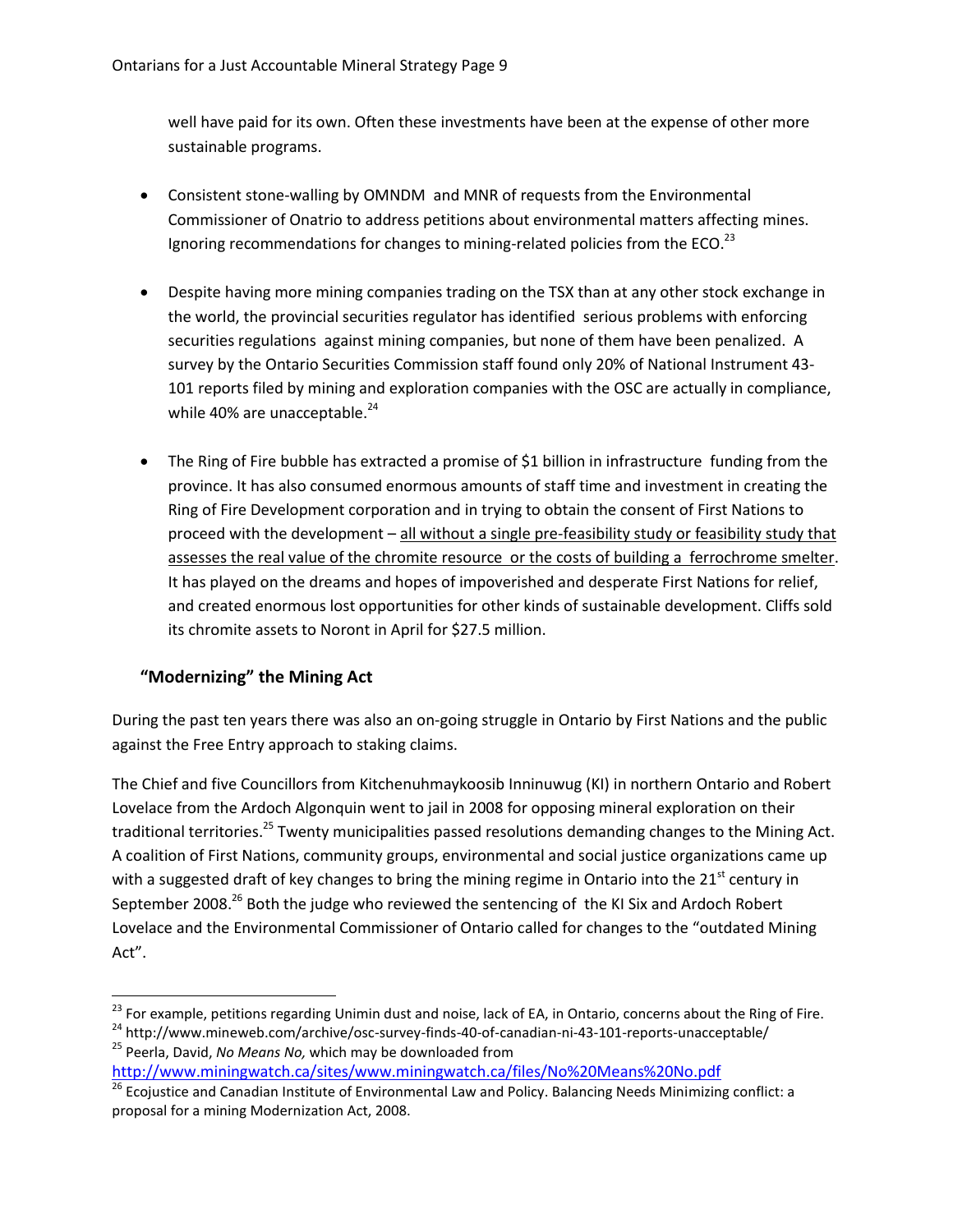The mining industry had changes of its own in mind and lobbied vociferously for them.

As a result, the provincial government undertook public consultations about "Modernizing the Mining Act" in 2008, made some very limited changes to the Ontario Mining Act in 2009 (including stating the responsibility to consult Aboriginal governments, requiring some permits for exploration and instituting a new diamond royalty regime). In addition, it passed the Far North Act, and brought in a class EA for some limited provincially undertaken mining practices.

Although there was moderate progress, none of the amendments came anywhere near addressing the real concerns expressed by the public and First Nations.

# <span id="page-9-0"></span>**Our specific proposals for a revised mineral strategy for Ontario.**

- 1) Recognize the right of First Nations to prior informed consent before claim staking or any other development takes place on their lands
- 2) Withdraw lands from staking and cancel existing claims where required::
	- a) Work with First Nations permanently to withdraw lands that they deem culturally and ecologically significant from staking
	- b) Make the withdrawal of mineral rights under the lands of surface rights holders in southern Ontario permanent and extend the same protection to property owners in northern Ontario.<sup>27</sup>
	- c) Recognize the "public interest" in refusing claims, exploration and development on Crown lands where there is substantial opposition from municipalities
	- d) Protect ecologically significant lands from mining
- 3) End the primacy of mining over everything else by making changes to the Environmental Assessment Act and the provincial planning policy statement (under the Municipal Act).
	- a) Government needs to institute regional strategic environmental assessment prior to any new projects being considered $^{28}$  as well as
	- b) There must be provincial project specific EA at each stage of the mining cycle, with full public participation. Ontario is the only Ontario jurisdiction with no EA for large mines.
	- c) First Nations should lead the EA process within their territories and should be able to withdraw ecologically and culturally significant lands from staking.
- 4) Protect Ontarians against catastrophic mine failures, closure and abandonment.
	- a) Implement the recommendations of the Mount Polley independent expert panel<sup>29</sup> regarding tailings impoundments.

l

<sup>&</sup>lt;sup>27</sup> See Mining Act, Part II.

<sup>&</sup>lt;sup>28</sup> Chetkiewicz, Cheryl and Anastasia M. Lintner. Getting It Right in Ontario's Far North. Wildlife Conservation Society and Ecojustice. May 2104.

<sup>&</sup>lt;sup>29</sup> Dr. Norbert R. Morgenstern (Chair), CM, AOE, FRSC, FCAE, Ph.D., P.Eng.; Mr. Steven G. Vick, M.Sc., P.E.; and, Dr. Dirk Van Zyl, Ph.D., P.E., P.Eng. Report on Mount Polley Tailings Storage Facility Breach, Independent Expert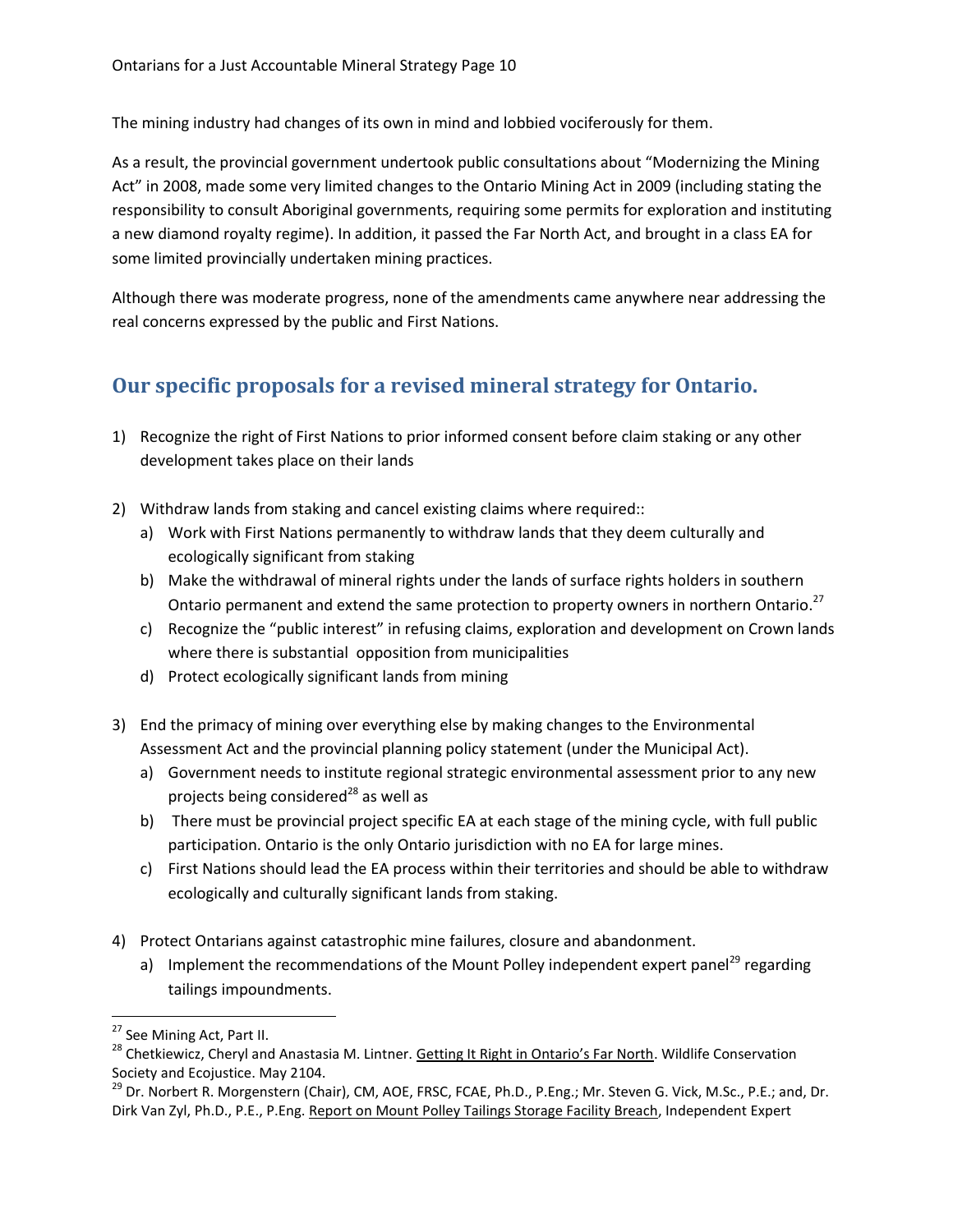- b) Step up the rehabilitation and monitoring of closed and abandoned mines, especially of those with water covers on their tailings impoundments.<sup>30</sup>
- c) Enact a moratorium on uranium mining and exploration in Ontario until the legacy of closed and abandoned uranium mines in the province has been permanently neutralized.
- d) Ensure full reclamation and accident bonding upfront for all mines, smelters and refineries in Ontario
- e) End financial assurance exemptions for companies with A and B credit ratings.
- f) Ensure full cost accounting for perpetual care and longterm stewardship before mines are operating
- g) Disclose information publicly about closure planning, long-term care plans and reclamation bonds held by the government (or not) through online accessible registries.
- h) Return to certification of closure plans by the Ministry of the Environment (and First Nations governments)
- i) Institute a fund for the cost of reclaiming all abandoned and orphaned mines in Ontario paid for through a levy on the gross production of operating mines and smelters. <sup>31</sup>
- j) Development of long-term funded community -diversification plans in mining-affected communities
- k) Increase regulatory oversight of operating mines in Ontario, including provisions for paid community-based monitoring of operating and closed mines<sup>32</sup>.
- 5) Securities law.
	- a) Require mining companies to fully disclose liability for potential catastrophic tailings dam failures and perpetual care of mine sites in their financial statements and their filings with the Securities Commission
	- b) Increase the penalties for mining companies that fail to comply with securities regulations and policies<sup>33</sup>
- 6) Ensure that mining pays its way
	- a) Revision of the tax regime for mining. Change the Mining Tax to a Net Smelter Return royalty; end the remote areas tax holiday; bring the Marginal Effective Tax and Royalty Rate (METRR) into line with other sectors $34$ .

<sup>30</sup> Cowan, Dick and John Robertson<u>. The Policy Framework in Canada for Mine Closure and Management of Long</u> Term Liabilities: A guidance Document. 2010. National Orphaned and Abandoned Mines Initiative.

[www.abandoned-mines.org](http://www.abandoned-mines.org/)

<sup>31</sup> GAO, 2005. <u>Hardrock mining: BLM Needs to Better Manage Financial Assurances to Guarantee Coverage of</u> Reclamation Costs. Report to the Ranking Minority Member. GAO-05-377, June 2005. [www.gao.gov/cgi](http://www.gao.gov/cgi-bin/getrpt?GAO-05-377)[bin/getrpt?GAO-05-377.](http://www.gao.gov/cgi-bin/getrpt?GAO-05-377)

<sup>32</sup> Affolder, Natasha, Katy Allen and Sascha Paruk**.** Independent Environmental Oversight: A Report for the Giant Mine Remediation Environmental Assessment. February 2011.

 $\overline{\phantom{a}}$ Engineering Investigation and Review Panel, Province of British Columbia, January 30, 2015. BC has indicated they will accept all the report recommendations.

<sup>&</sup>lt;sup>33</sup> OSC staff report on compliance with NI 43-101. [http://www.osc.gov.on.ca/documents/en/Securities-](http://www.osc.gov.on.ca/documents/en/Securities-Category1/sn_20130627_43-705_rpt-tech-rpt-mining-issuers.pdf)[Category1/sn\\_20130627\\_43-705\\_rpt-tech-rpt-mining-issuers.pdf](http://www.osc.gov.on.ca/documents/en/Securities-Category1/sn_20130627_43-705_rpt-tech-rpt-mining-issuers.pdf)